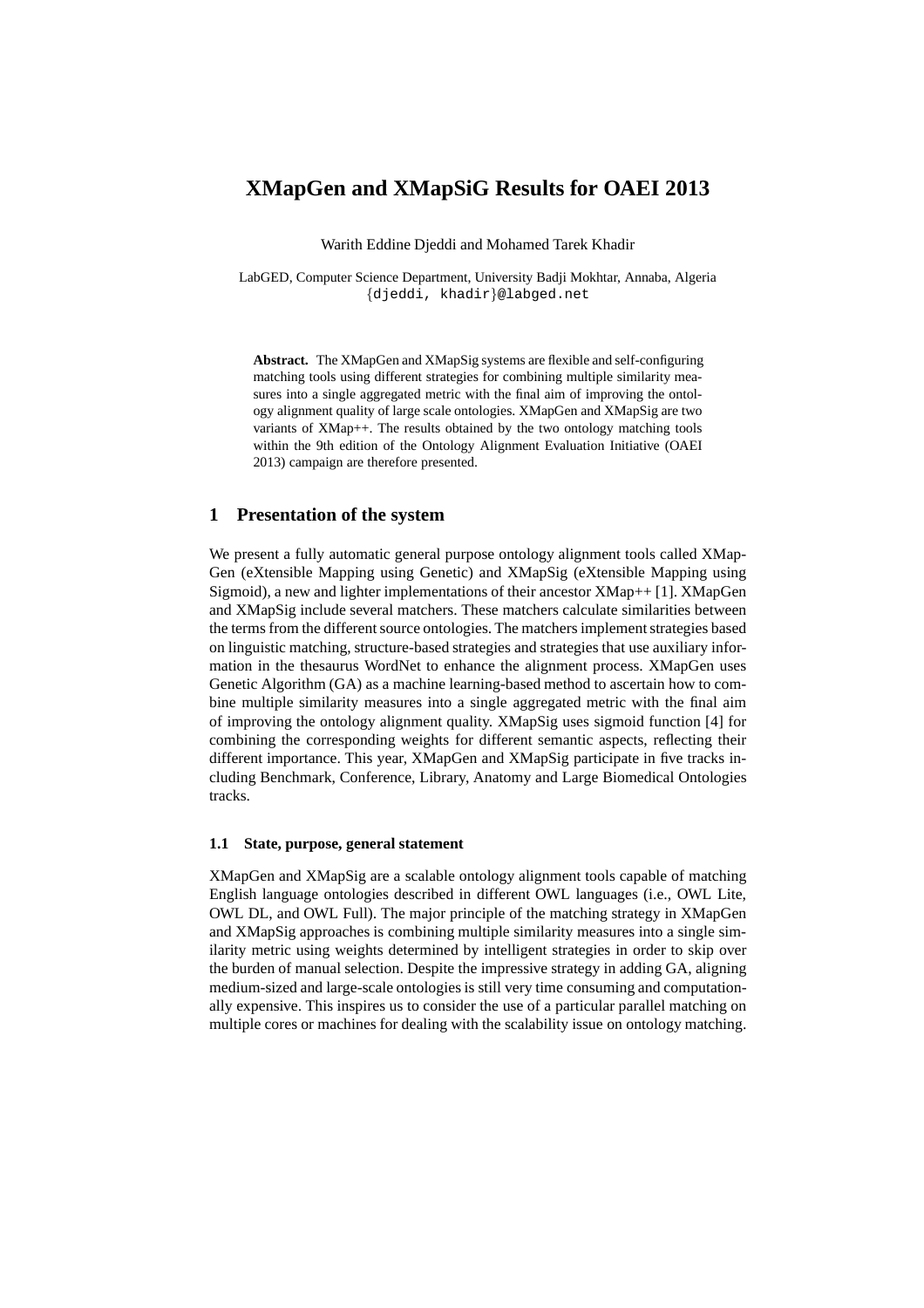### **1.2 Specific techniques used**

In this section, the workflow of XMap++ and its main components is briefly described and shown in Fig.1. Both systems XMapGen and XMapSig calculate three different basic measures to create three similarity matrixes. String-based, semantic and structural methods are the three different categories of measuring similarities.



**Fig. 1.** Sketch of Architecture for XMAP++.

In XMap++ approach, a generic workflow for a given ontology matching scenario is as follows:

- 1. Matching inputs are two ontologies, source O and target  $O'$  parsed by an Ontology Parser component;
- 2. The *String Matcher* based on linguistic matching compares the textual descriptions of the concepts associated with the nodes (labels, names) of each ontology;
- 3. The *Linguistic matcher* jointly aims at identifying words in the input strings, relaying on WordNet [5] which provide additional information towards unveiling mappings in cases where features such as labels are missing or in cases where names are replaced by random strings. These matching techniques may provide incorrect match candidates, structural matching is used to correct such match candidates based on their structural context. In order to deal with lexical ambiguity, we introduce the notion of *scope* belonging to a concept which represents the context where it is placed. In our approach, the similarity between two entities of different ontologies is evaluated not only by investigating the semantics of the entities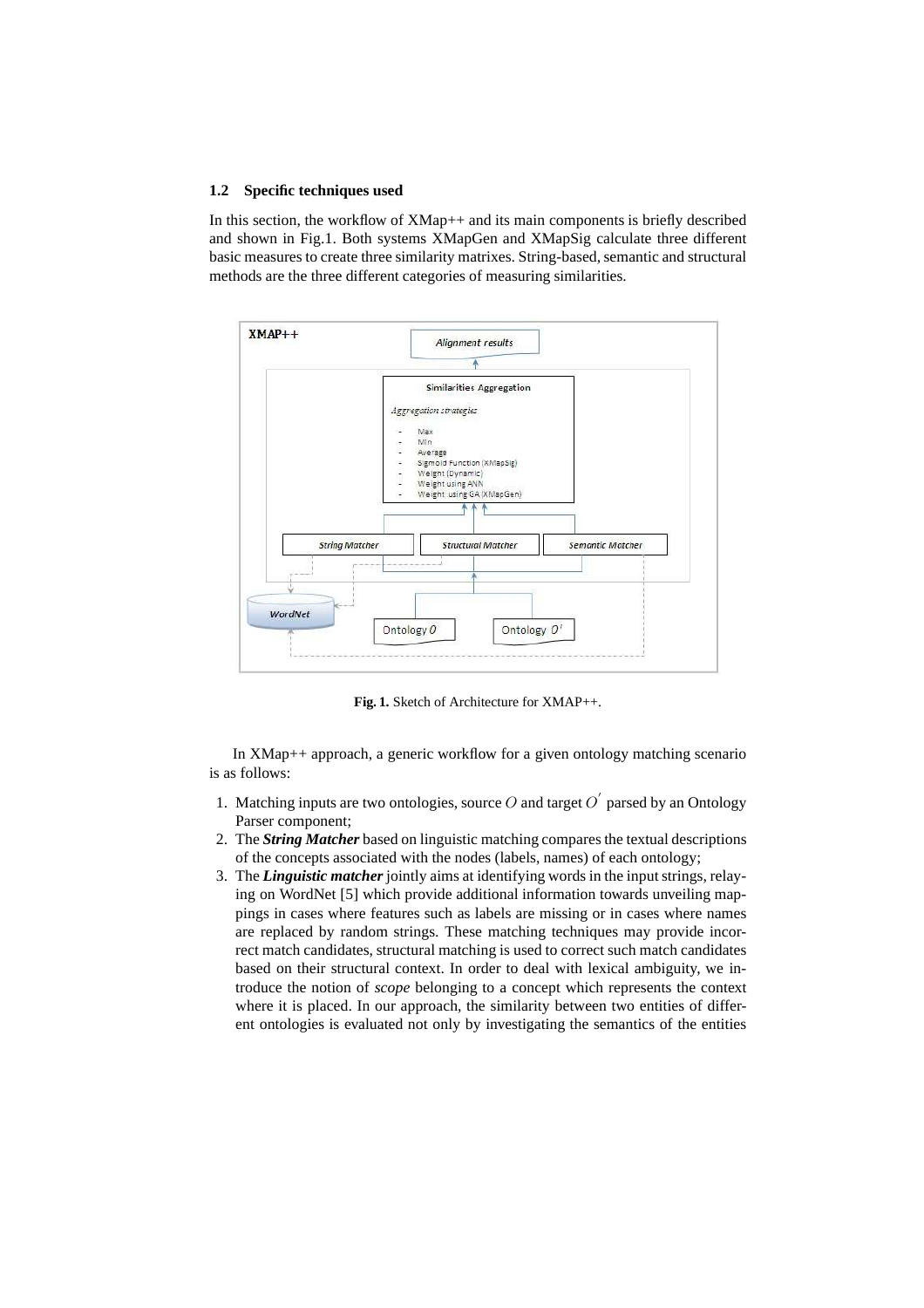names, but also taking into account the local context, through which the effective meaning is described. In particular, the neighborhood of a term (immediate parent and children in the *is-a* hierarchy). Increasing the radius means enlarging the scope (i.e. this area) and, consequently, the set of neighbour concepts that intervene in the description of the context. The value of linguistic methods is added to the linguistic matcher or the structure matcher in order to enhance the semantic ambiguity during the comparison process of entity names;

- 4. The *structural matcher* aligns nodes based on their adjacency relationships. The relationships (e.g., *subClassOf* and *is-a*) that are frequently used in the ontology serve, at one hand, as the foundation of the structural matching. On the other hand, the structural rules are used to extract the ontological context of each node, up to a certain depth (radius). This context includes some of its neighbours, where each of them is associated a weight representing the importance it has when evaluating the contextual node. The XMap++ algorithm values the semantic relation between two concepts while taking in consideration the types of cardinality constraints (e.g. *OWLAllValuesFrom*, *OWLSomeValuesFrom*, *OWLMinCardinality*, *OWL-Cardinality*, *OWLMaxCardinality*, *Same as* or *Kind of*) and values between their properties (e.g. *OWLMaxCardinality*  $>=1$ ). Alignment suggestions are then determined by combining and filtering the results generated by one or more matchers;
- 5. The three matchers perform similarity computation in which each entity of the source ontology is compared with all the entities of the target ontology, thus producing three similarity matrices, which contain a value for each pair of entities. After that, an aggregation operator is used to combine multiple similarity matrices computed by different matchers to a single aggregated  $n * m$  similarity matrix, where  $n$  is the number of element in the source ontology and  $m$  is the number of elements in the target ontology. We refer to [1] for more detail about the pruning and splitting techniques on data matrices for two couple of entities;
- 6. XMap++ uses three types of aggregation operator; these strategies are *aggregation*, *selection* and *combination*. The *aggregation* reduces the similarity cube to a matrix, by aggregating all matcher's results matrices into one. This *aggregation* is defined by five strategies: *Max*, *Min*, *Average*, *sigmoid function* and *Weighted*. The *Max* strategy is an optimistic one, selecting the highest similarity value calculated by any matcher. Contrary, the *Min* strategy selects the lowest value. *Average* evens out the matcher results, calculating the average. The *sigmoid* method combines multiple results using a sigmoid methods, which is essentially a smoothed threshold function [4]. In order to satisfy a different importance of matcher results, *Weighted* computes the weighted sum of the results, according to user defined weights or automatic defined weights using a dynamic strategy [3], using an Artificial Neural Network (ANN) (Djeddi and Khadir, 2013) or using Genetic Algorithm (GA);
- 7. Finally, these values are filtered using a selection according to a defined threshold and the desired cardinality. In our algorithm, we adopt the *1-1* cardinality to find the optimal solution in polynomial time.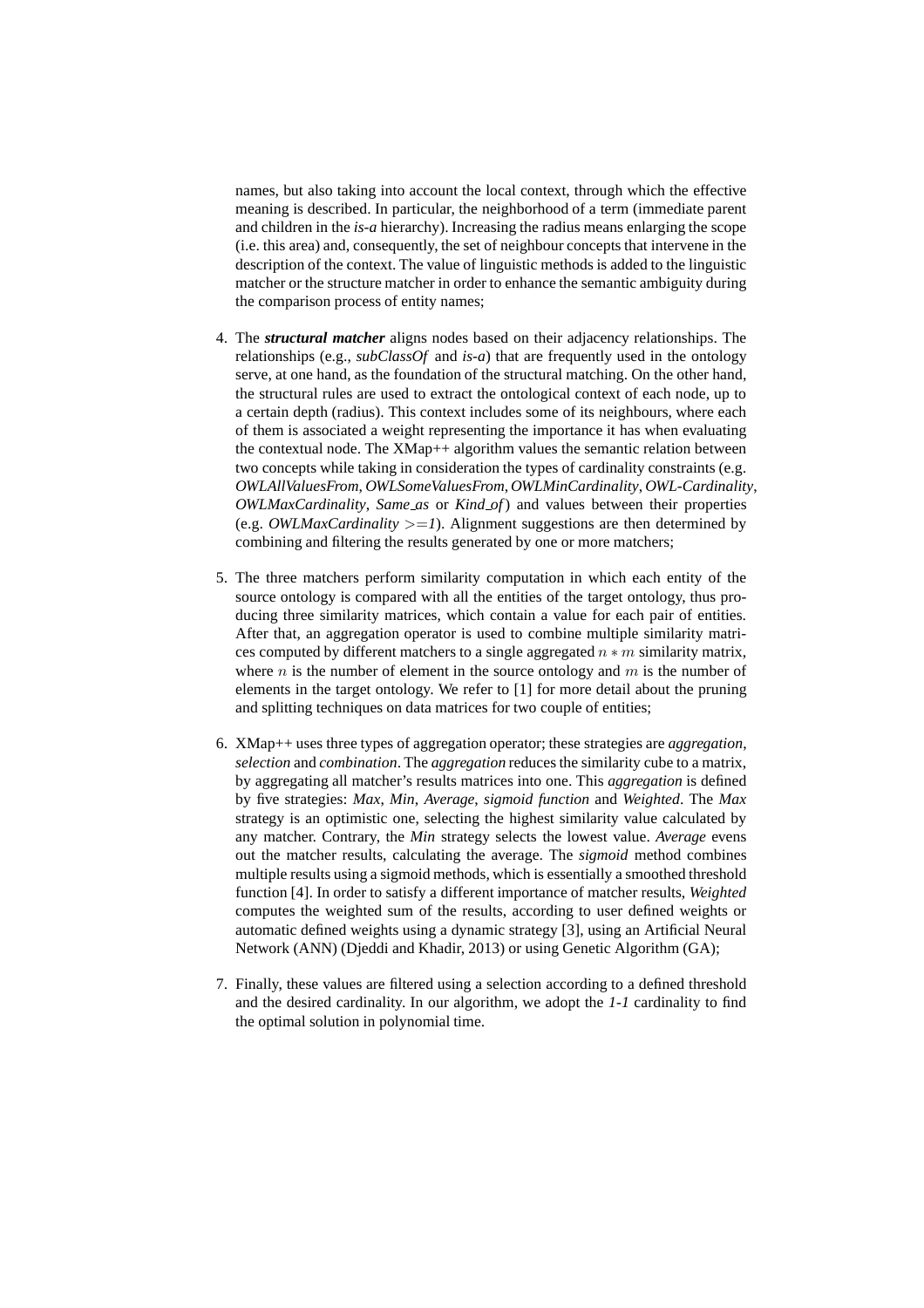### **1.3 Adaptations made for the evaluation**

Several technical adaptations were required for integrating the system into the Seals platform, such as:

- **–** Updating some libraries (e.g., Alignment API) or changing the way some parameters are communicated.
- **–** To deal with large ontologies, XMapGen and XMapSig conducted specific experiments to see whether a matching system can exploit a multi-core architecture [6] to speed up the matching process. We adapted parallel matching to the use of threading to distribute the jobs of two matchers (Classes matcher and Properties matcher) on all available CPU cores on only one machine.
- **–** There are two factors that directly impact to the systems' performance. The first ones relates to matching by machine learning model. The training data and selected similarity metrics as learning attributes are important. A simple solution for this issue is proposed by selecting the most appropriate similarity metrics and training data according to their correlation with expert's assessment. The second issue relates to the threshold used as a filter in the selection module. Different tests require different thresholds.
- **–** In XMap++, the aim of the *Structural Matcher* is to correct such match candidates based on their structural context. The structural approach matches the nodes based on their adjacency relationships. XMapGen and XMapSig exploit only the superclass-subclass relationships (subsumption relationships) that are frequently used in ontologies when the total number of entities is bigger than 1500 entities in each ontology. *We restrict the contextual similarity computing; only the value of the semantic relation between two concepts without taking in consideration the types of cardinality constraints and values between their properties*, because if the ontologies became larger, the efficiency of the automatic alignment methods decreases considerably, in term of execution time, and memory size.

# **2 Results**

Evaluation results of XMapGen and XMapSig in the OAEI 2013 campaign are here evaluated and discussed. We participated in five tracks: *Benchmarks*, *Conference*, *Library*, *Anatomy* and *Large Biomedical* Ontologies. Detailed results and descriptions about the used computation environments are provided on the OAEI 2013 result page.

### **2.1 Benchmark**

In this track, there are multiple match tasks per sub-track where one source ontology is compared with a number of systematically modified target ontologies. According to Table 1, it is shown that approximately 4% is the percentage improvement of XMapSig versus XMapGen. The recall low values are explained by the fact that ontological entities with scrambled labels, lexical similarity becomes ineffective. For two algorithms, structural similarity stems from lexical similarity hence scrambling the labels makes the alignment more challenging. This trend of reduction in precision, recall and f-measure which can be observed throughout the test cases from 248 till 266.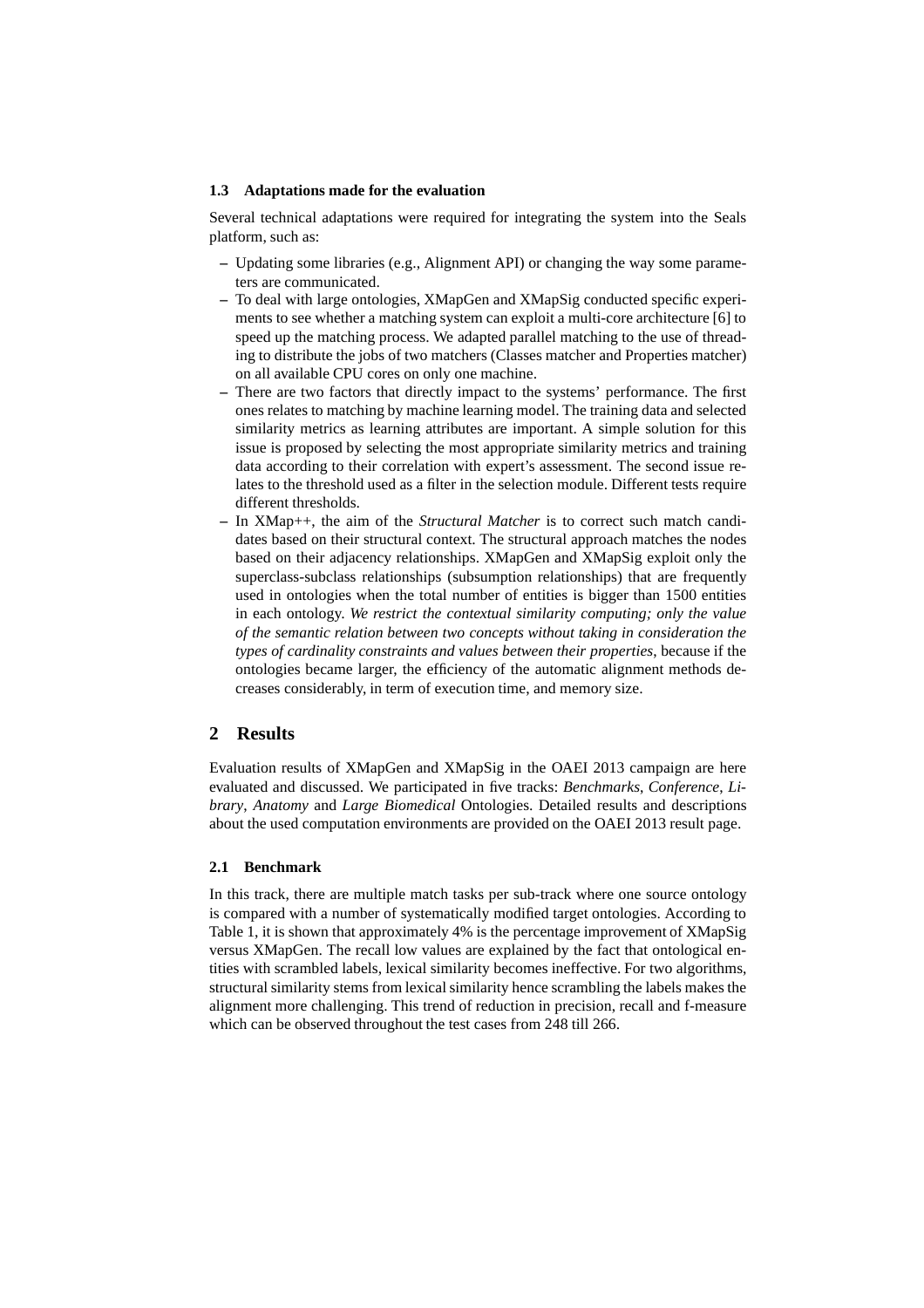**Table 1.** Results for Benchmark track.

| System         | biblioc |      |      |
|----------------|---------|------|------|
|                | P       | R    | F    |
| XMapSig        | 0.70    | 0.50 | 0.58 |
| <b>XMapGen</b> | 0.66    | 0.46 | 0.54 |

#### **2.2 Anatomy**

The Anatomy track consists of finding an alignment between the Adult Mouse Anatomy (2744 classes) and a part of the NCI Thesaurus (3304 classes) describing the human anatomy. XMapSig achieves a good F-Measure value of  $\approx 75\%$  in an acceptable amount of time (393 sec.) (see Table 2). In a separate configuration using genetic algorithm (XMapGen) we could increase the recall to  $\approx$ 2% but the precision is decreased of  $\approx$ 5%, due to running the structural matcher in a lightweight version (restriction of the contextual similarity). XMapGen needs around 403 minutes to compute the alignment. We plan to use bio medical lexical databases like Unified Medical Language System (UMLS) for improving the recall.

**Table 2.** Results for Anatomy track.

| System         | Precision | F-Measure | Recall | Time(s) |
|----------------|-----------|-----------|--------|---------|
| XMapSig        | 0.856     | 0.753     | 0.673  | 393     |
| <b>XMapGen</b> | 0.808     | 0.747     | 0.695  | 403     |

### **2.3 Conference**

The Conference track uses a collection of 16 ontologies from the domain of academic conferences. Most ontologies were equipped with OWL DL axioms of various kinds; this opens a useful way to test our semantic matchers. The match quality was evaluated against an original (ra1) as well as entailed reference alignment (ra2). As the Table 3 shows, for both evaluations we achieved F-Measure values better than the Baseline1 results (57% for ra1 and 53% for ra2) when using XMapGen1 4. Also with XMapSig1 3 we achieved F-Measure values better than the Baseline1 results (58% for ra1 and 53% for ra2).

**Table 3.** Results for Conference track.

| System          | RA1 Reference |      |      |      | <b>RA2</b> Reference |      |
|-----------------|---------------|------|------|------|----------------------|------|
|                 |               |      |      |      |                      |      |
| XMapSig1 3 0.72 |               | 0.48 | 0.58 | 0.68 | 0.44                 | 0.53 |
| XMapGen1_4 0.68 |               | 0.49 | 0.57 | 0.64 | 0.45                 | 0.53 |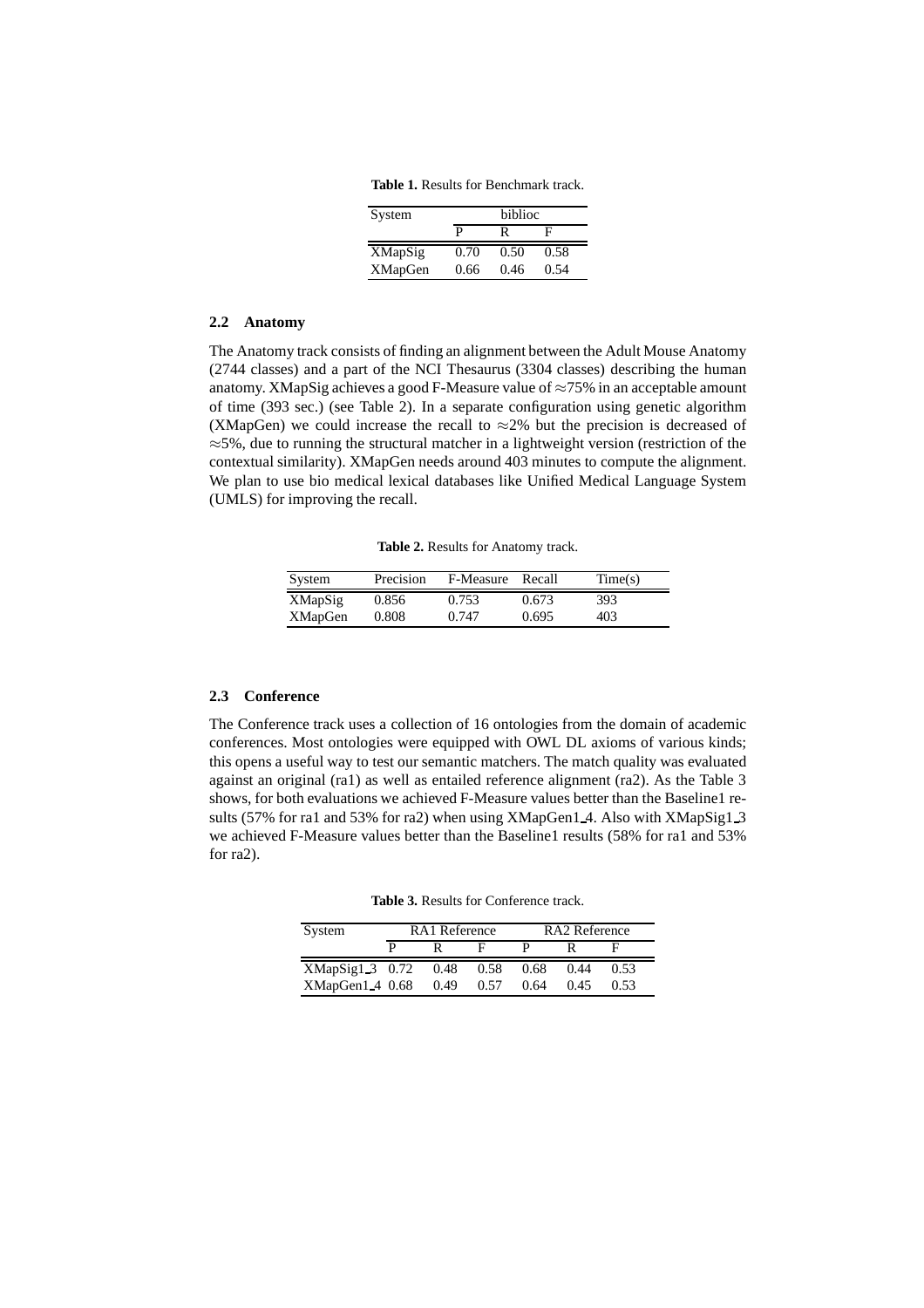#### **2.4 Library**

The library track involves the matching of the STW thesaurus (6,575 classes) and the Soz thesaurus (8,376 classes). Both of these thesauri provide vocabulary for economic and social sciences. Table 4 summarizes the results obtained by XMapGen and XMap-Sig. The mapping quality achieved by XMapSig on the library track is not as positive as on the other tracks. XMapSig attains a precision of 0.79 and a recall of 0.31. Possible reasons may be the absence of domain and range definitions (in fact, of properties in general), as for anatomy, and the presence of multi-lingual labels. As XMapSig does not respect languages, this may lead to false positives. XMapSig requires  $\approx$  48 min and 34 sec. It is mainly due to the fact that our approach uses the notion of context with a value of radius not fixed as an input parameter at the starting of the matching task. So the algorithm looks at all the depth for the compared ontologies which involve the creation of a matrix with  $M > 1.3$  billion pairs.

XMapGen could perform worse in terms of precision (0.031) and obtained higher for recall than XMapSig (0.37). The low of precision is due to a problem in the training of the genetic algorithm. We fixed this problem with an improved version delivered after deadline (precision and recall performance was different). In this paper we decided to present (see Table 4), only the results generated with the official version of our tool (before the deadline of the contest), and not the one generated with an improved version (fixing the training problem of GA) submitted after the deadline.

| <b>Table 4.</b> Results for Library track. |  |  |  |
|--------------------------------------------|--|--|--|
|--------------------------------------------|--|--|--|

| System         | Precision | Recall | F-Measure | Time(s) |
|----------------|-----------|--------|-----------|---------|
| <b>XMapSig</b> | 0.799     | 0.318  | 0.455     | 2914    |
| <b>XMapGen</b> | 0.031     | 0.371  | 0.057     | 3008    |

#### **2.5 Large biomedical ontologies**

This data set consists of several large scale ontologies, containing up to tens of thousands of concepts. Our two systems were only capable to match the small task for FMA-NCI and FMA-SNOMED. The large ones are not finished in time due to the high computational complexity. We found the NCI thesaurus very time consuming for context based mapping as its concepts have many siblings. Among the varying evaluation methods, XMapGen and XMapSig produced fairly consistent alignments when matching the FMA and NCI ontologies, all resulting in f-measures of approximately 0.60 (See Table 5). However, the results of the completed tasks indicate that our system is already capable of producing alignments of high quality in this domain, thus improving its efficiency, for instance by applying the complete functionalities of XMap++ , should result in an overall satisfying performance during the next evaluation. As not expected from our two systems, they could perform the alignment in less than 3 hours 25 min of Small FMA-SNOMED fragments with high precision and low recall (See Table 6).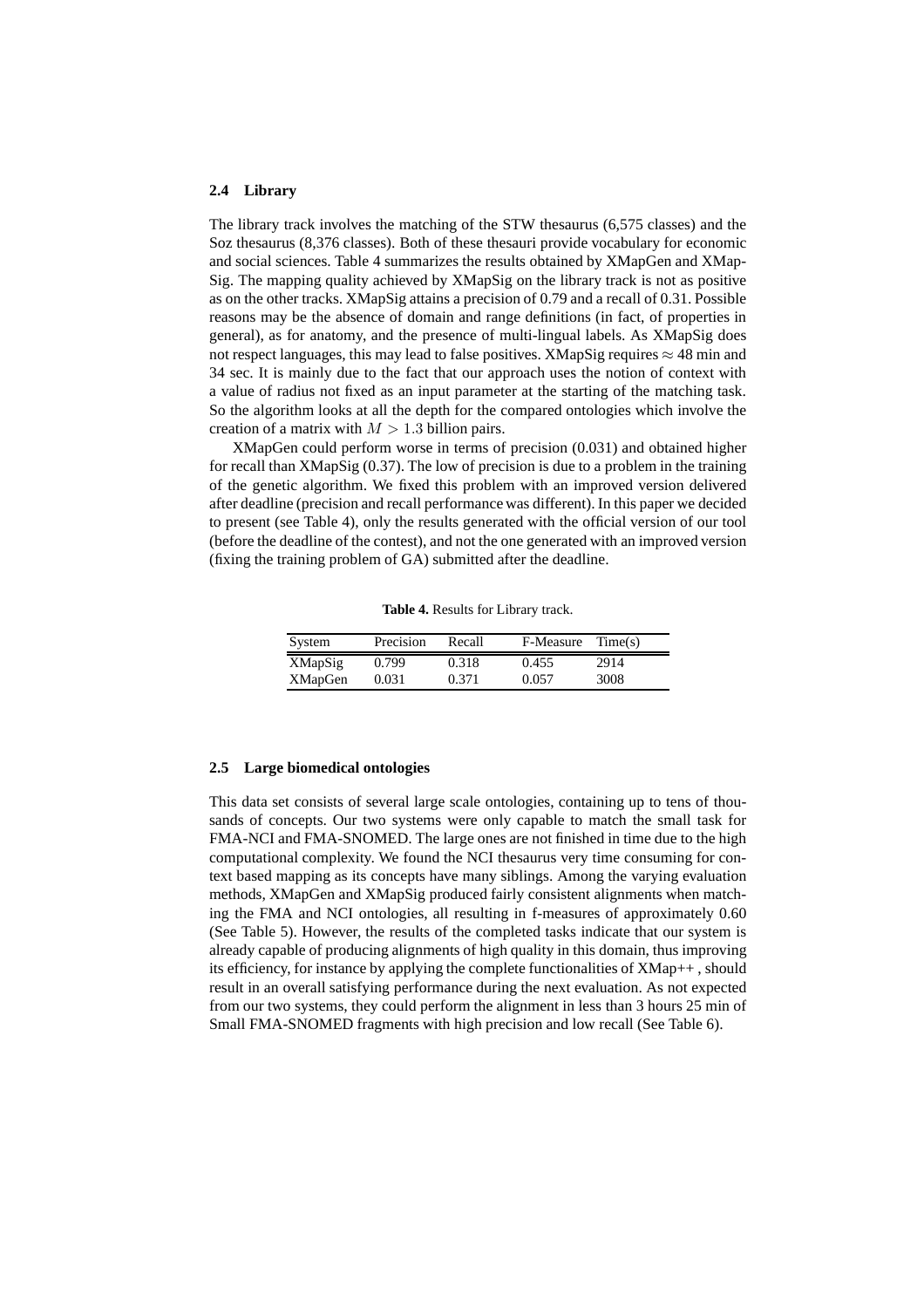**Table 5.** Results for the Large BioMed track: FMA-NCI tasks

| Task 1: Small FMA and NCI fragments |      |           |        |           |         |  |
|-------------------------------------|------|-----------|--------|-----------|---------|--|
| System                              | Size | Precision | Recall | F-Measure | Time(s) |  |
| XMapSig                             | 1564 | 0.864     | 0.461  | 0.602     | 1477    |  |
| <b>XMapGen</b>                      | 1687 | 0.833     | 0.479  | 0.608     | 1504    |  |

**Table 6.** Results for the Large BioMed track: FMA-SNOMED tasks

| Task 3: Small FMA and SNOMED fragments |             |           |        |           |         |  |
|----------------------------------------|-------------|-----------|--------|-----------|---------|--|
| System                                 | <b>Size</b> | Precision | Recall | F-Measure | Time(s) |  |
| XMapSig                                | 1581        | 0.760     | 0.134  | 0.228     | 11720   |  |
| <b>XMapGen</b>                         | 1827        | 0.694     | 0.142  | 0.236     | 12127   |  |

# **3 General comments**

## **3.1 Comments on the results and future improvements**

As previously stated, the aim of this development experience was not to deliver a tool to compete with others in terms of precision and recall. Instead, we aimed at the development of a new and stable version of XMap++ using new and state-of-the-art technologies and alignment methods. Additionally, to tackle the large ontology matching problem we improved the runtime of the algorithm using a divide-and-conquer approach that can partition the execution of the matchers into small threads was improved and joins their results after each similarity calculation. A direct comparison between the XMapGen and XMapSig shows that the addition of GA does not has a negative effect on the algorithm but, on the contrary, leads to slightly better results, especially in terms of recall. In most track, XMapSig supplies high precision than XMapGen. Whereas using Genetic Algorithm (XMapGen) performs quite high in terms of recall than using sigmoid function (XMapSig). The reason is behind the using of the sigmoid function and the weight for linguistic matcher. Therefore, for a high value of the linguistic weight, some important properties of classes founded by XMapSig may be omitted, as the weight of linguistic matcher is high and the algorithm focuses more on the linguistic level (names of classes) than the structural level (properties and their restrictions). This problem can be resolved by using a sigmoidal function, which increases proportionally the important similarity of the structural matcher, to be considered in the final calculation of two classes similarities. Finally we participated in the OAEI 2013 with two variants with the aim to analyze the strength and the weakness of each strategy (Sigmoid and Genetic) at the goal for combing them in one ontology alignment task.

# **3.2 Discussions on the way to improve the proposed system**

Some probable approaches to improving our tools are listed as follows:

1. Adopt more flexible strategies in defining the way for automatic threshold rather than manually tuning. Developing dynamic strategies for setting the correct threshold value for each compared ontologies and not one for all;